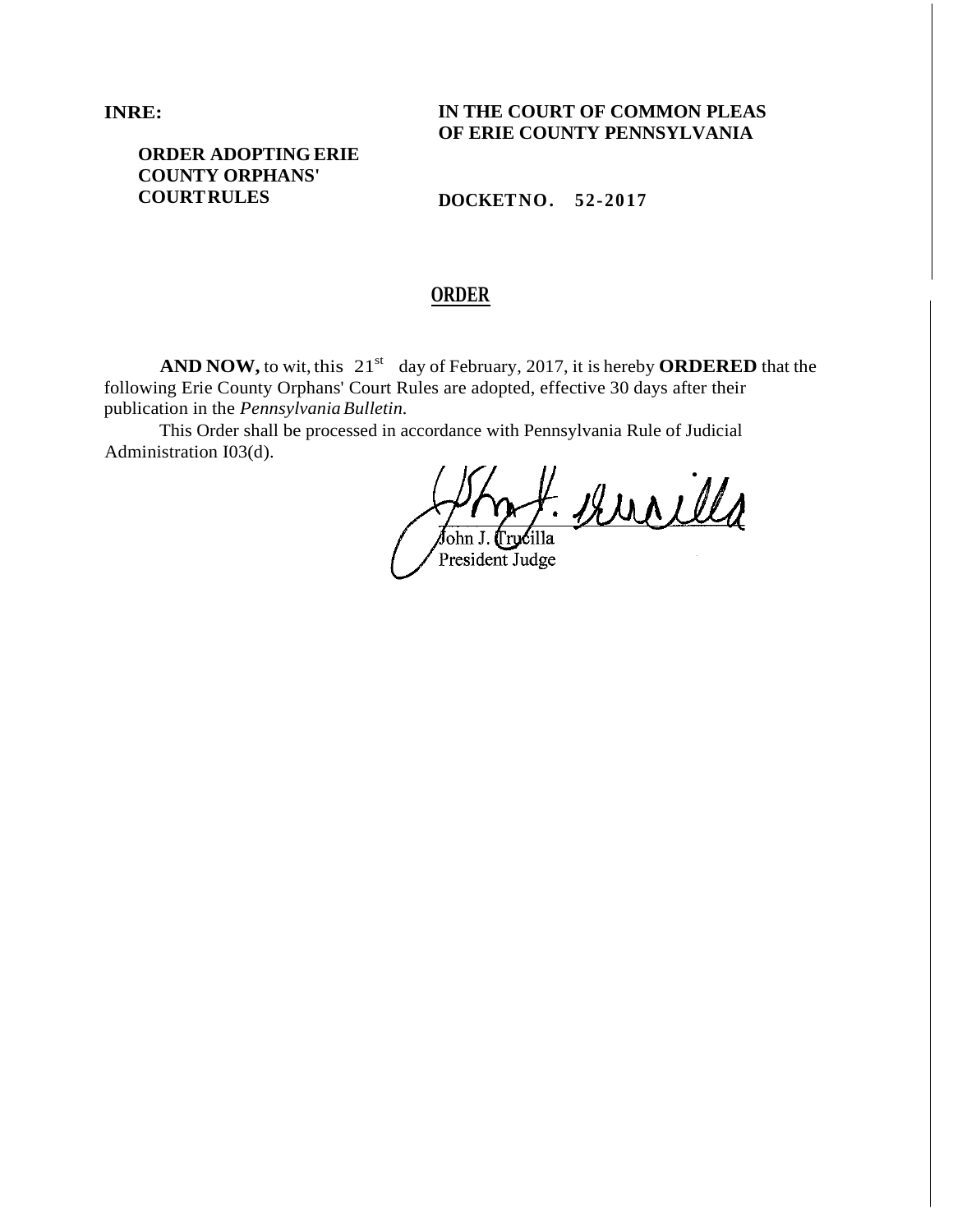### **CHAPTER I**

### **RULE1**

# **PRELIMINARY RULES**

**1.3 Additional Definitions.** The following words, when used in these Rules, unless the context clearly indicates otherwise, shall have the meanings ascribed to them in this section:

"Business days" shall be deemed to include Mondays through Fridays excepting weekdays when the Court House is closed.

"Local Rule" or "Local Rules" shall mean the Erie County Orphans' Court Rules, singularly or collectively, as the context may dictate, promulgated in accordance with PA.R.J.A. No. 103(d).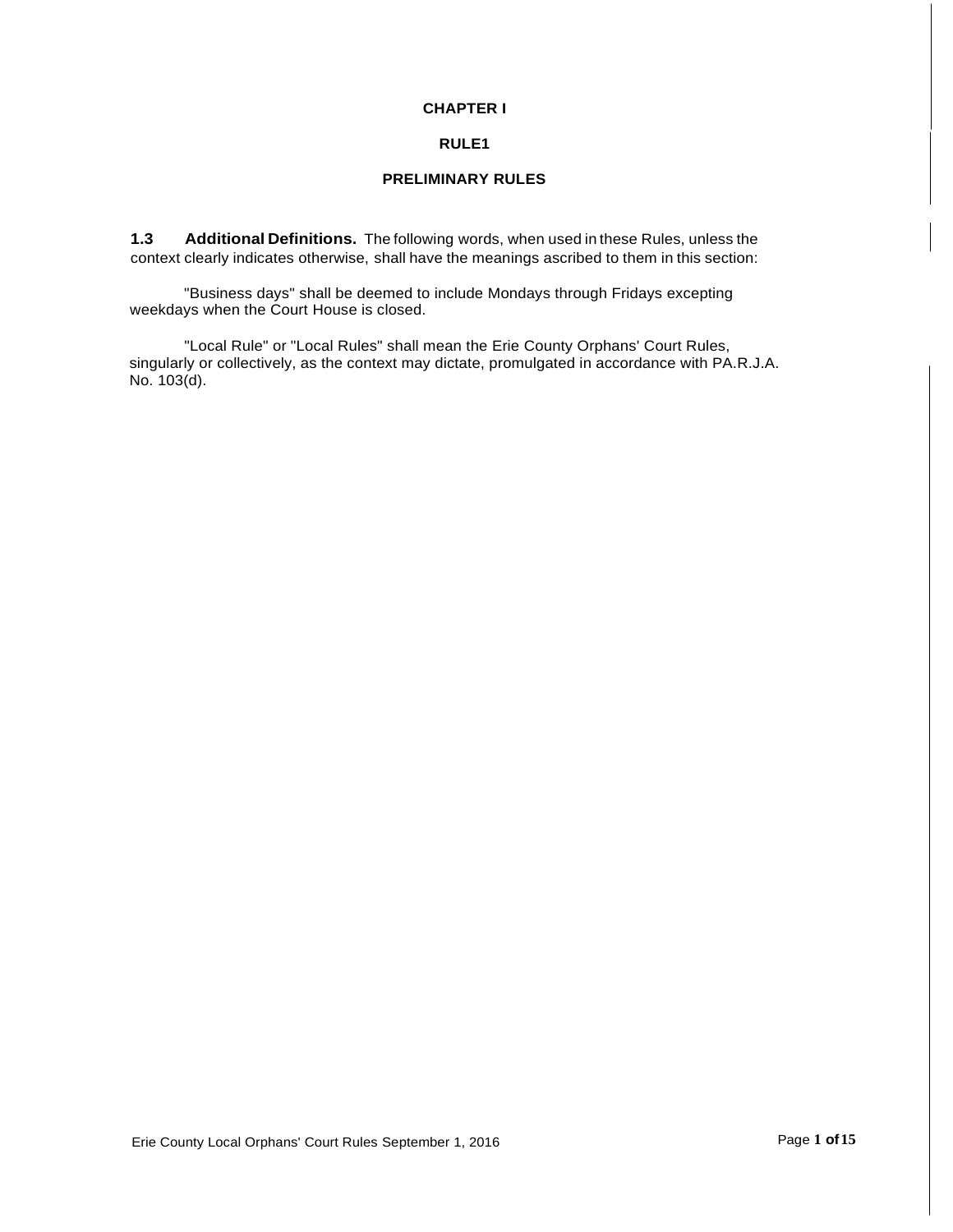# **CHAPTER II**

### **RULE2**

### **ACCOUNTS, OBJECTIONS AND DISTRIBUTIONS**

### **2.4. Petition for Adjudication/Statement of Proposed Distribution; Supplements/Additions**

Additional Receipts and Disbursements - Receipts and/or disbursements received or made after filing the Account and Petition for Adjudication/Statement of Proposed Distribution may be accounted for in a supplemental account, which shall be signed and verified by the accountant(s) and filed with the Clerk, with notice in the same manner as required by Pa. O.C. Rule 2.5(a)-(g) with respect to an Account.

#### **2.6. Filing for a Particular Audit.**

Accounts to appear on a particular audit list must be filed in accordance with the audit calendar published by the Clerk's office.

### **2.7. Objections to Accounts or Petitions for Adjudication/Statement of Proposed Distribution. Time.**

- (a) Within twenty days of filing an objection, the objecting party or his/her attorney shall schedule a hearing thereon with the Court allowing ample time for the objection to be heard. The Accountant or his/her attorney may (but is not required to) schedule a hearing during the same period pursuant to the same procedure. The party scheduling the hearing shall notify all other parties who receive notice pursuant to Rule 2.5 and theOrphans' Court Auditor of the date and time thereof.
- (b) The Orphan's Court Auditor may periodically identify Accounts for which objections have been filed and no hearing scheduled to the Court and send the notice if so directed by the Court.

### **2.9. Schedule of Distribution: Confirmation of Title to Real Property.**

Approval of a schedule of distribution of real estate shall be in the nature of a confirmation of title in the respective distributees.

- (a) Separate Awards of Real Property. A schedule of distribution shall set forth separate awards of real property in separate paragraphs.
- (b) Description of Real Property. Certification by Counsel. Real property shall be described in the manner appearing in the last deed of record and shall, in addition, include information pertinent to the derivation of decedent's title.

# **2.10. Foreign Heirs and Unknown Distributees. Report by Fiduciary.**

(b) The report required by Pa.O.C. Rule 2.10(b) shall be submitted at the audit to the Court and the Auditor and shall include substantially the following:

> (1) Unknown Distributee. If it appears that the existence, identity or whereabouts of a distributee is unknown, or there are no known heirs, the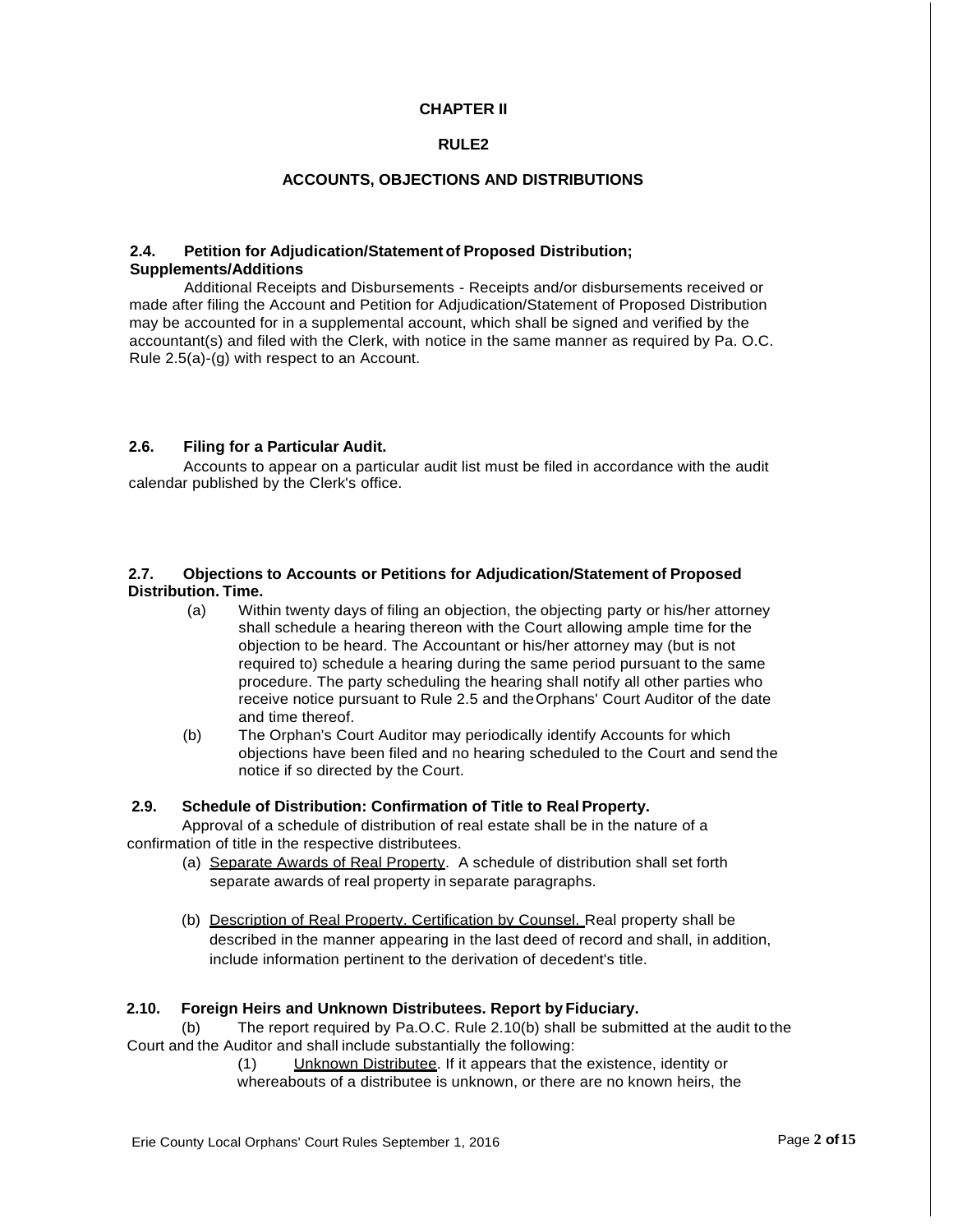fiduciary shall submit the written report, verified by the fiduciary or the fiduciary's counsel, in which shall be set forth:

(i) The nature of the investigation made to locate the heirs of the decedent, in complete detail; and

(ii) In cases of intestacy, or where there are no known heirs, a family tree, as complete as possible under the circumstances, supported by such documentary evidence as the fiduciary has been able to obtain. The term "investigation", as used in this Rule, shall include inquiry of or to as many of the following as may be pertinent and feasible: residents of the household in which the decedent resided; friends and neighbors; beneficial organizations; insurance records; church membership; school records; social security, Veterans' Administration or military service records; naturalization records, if not native born; and such other sources of information as the circumstances may suggest.

(2) Foreign Distributees. If the fiduciary requests the Court to withhold distribution to a foreign distributee, he or she shall submit the written report, verified by the fiduciary or the fiduciary's counsel, in which shall be set forth:

> (i) the relationship of the distributee to the decedent, and any available information concerning his/her present whereabouts;

(ii) incases of intestacy, a family tree, as complete as possible under the circumstances, supported by such documentary evidence as the fiduciary has been able to obtain; and

(iii) the reasons for the request that distribution be withheld, and the suggested manner ofwithholding.

#### **CHAPTER Ill**

#### **RULE3**

# **PETITION PRACTICE AND PLEADING**

### **3.16 Motion Court Practice.**

(1) Motion Court. Unless otherwise ordered by the Court, Motion Court will be held every Monday through Thursday at 9:00 a.m.

(2) Cover Sheet. All motions presented at motion Court shall include a completed motion Court cover sheet in the form required by the Court.

(3) Notice Requirements Prior to Presentation at Motion Court. Prior to the presentation to the Court of any motion or petition requesting an immediate Order of Court, other than a Rule to Show Cause which grants no relief, opposing counsel and unrepresented parties must be given notice, subject to the following:

> (i) Contents of Notice. The notice must give the date and time when the motion or petition will be presented to the Court and must be accompanied by a copy of the proposed motion and Order.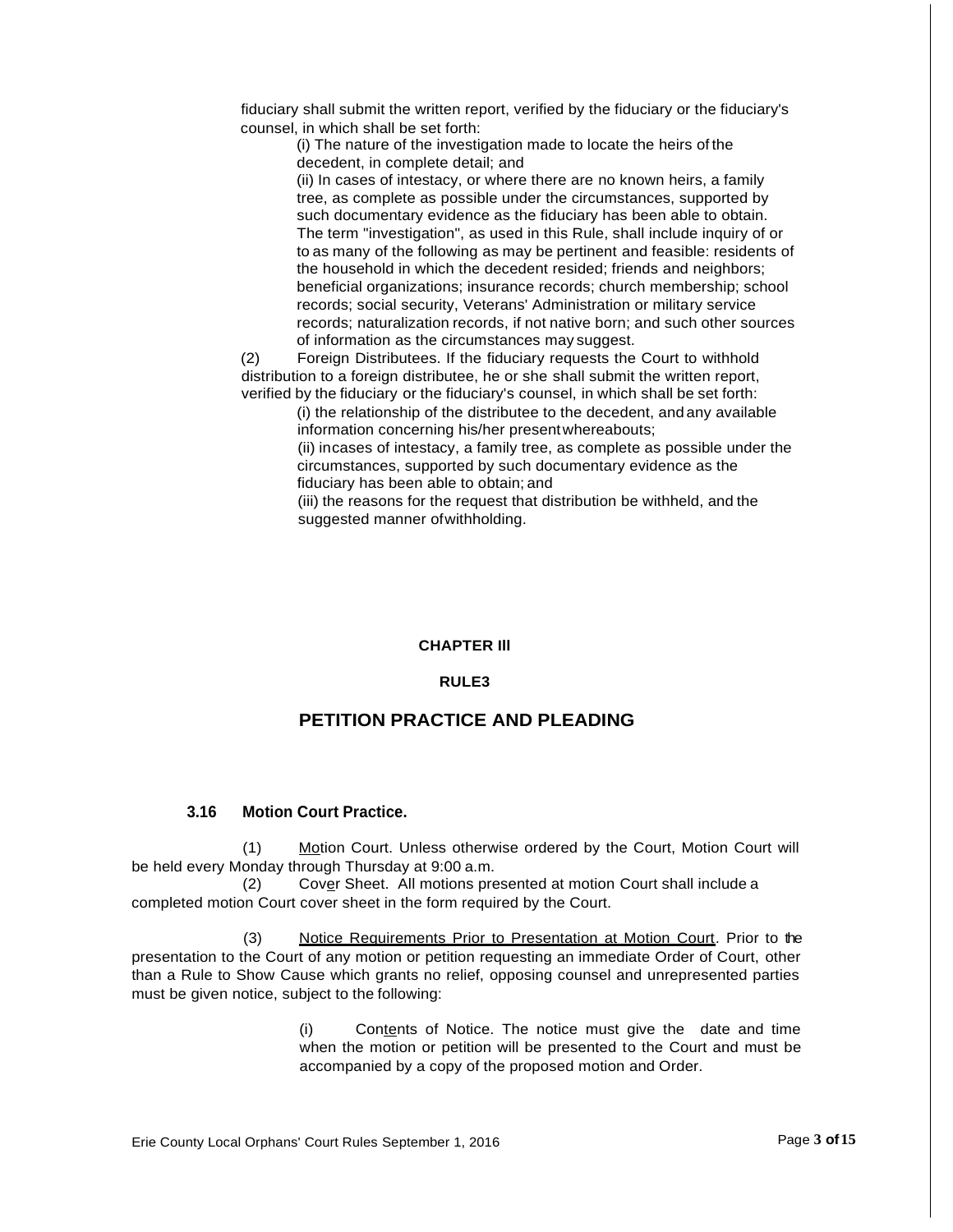(ii) Certification of Notice. The motion or petition must contain a certificate signed by counsel verifying that proper notice or citation was given under this Rule.

(iii) Length of notice required. Except where otherwise required under law, the following notice shall be required:

> (a) If the motion or petition is uncontested, either two (2) full business days' notice must be given by personal delivery or facsimile transmission to each party or their counsel's office, **or**  five (5) full business days' notice must be given if notice is by mail.

> (b) Where such motion or petition does not meet the requirements of subsection (iii)(a) above, twenty (20) days' notice as set forth in Pa. O.C. Rule 2.5(d) and 3.5(b).

(iv) Failure to give notice. The Court will not enter an Order on a petition or motion without the Certificate of Notice being attached unless a special cause **is** shown to the Court.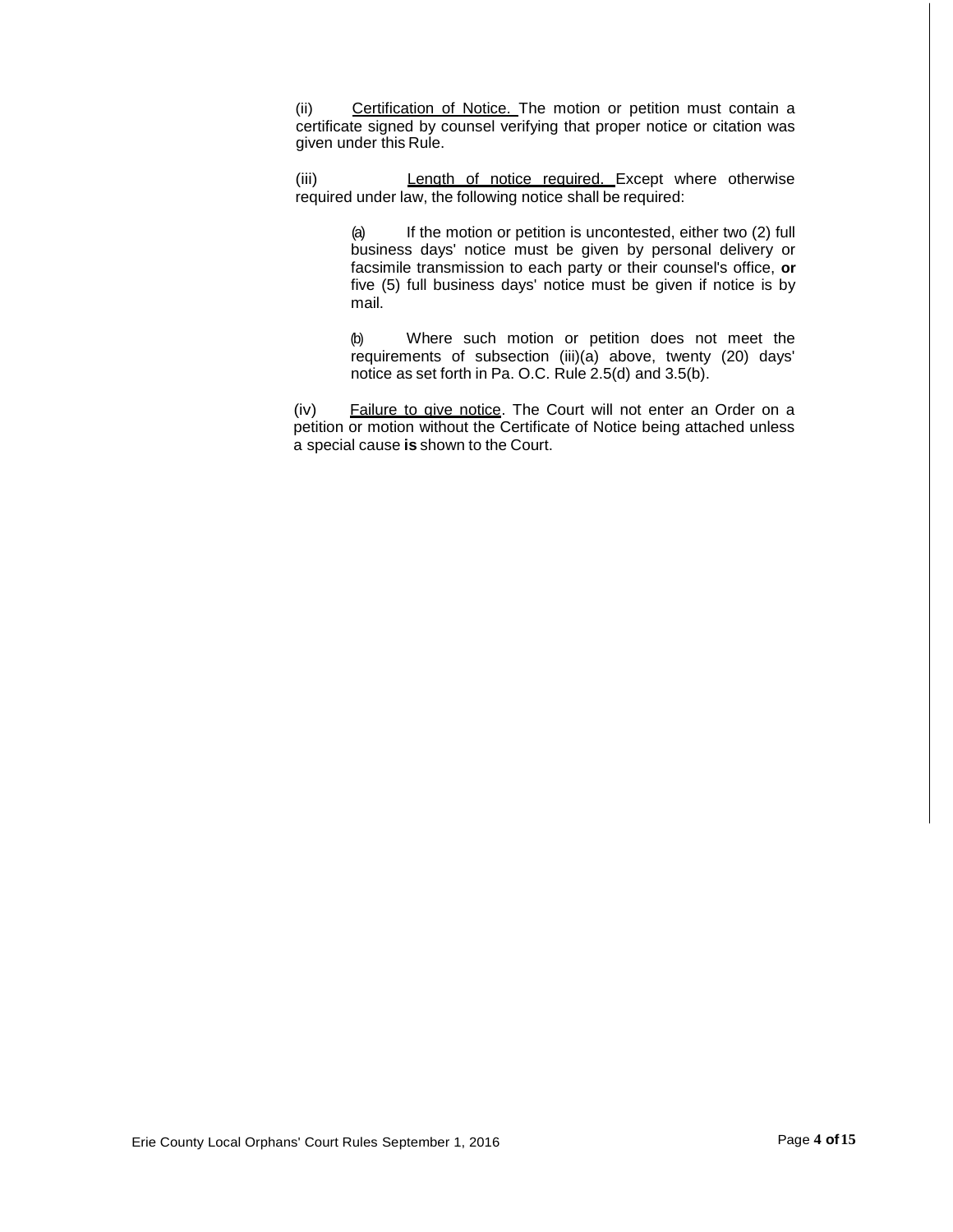### **CHAPTER IV**

### **RULE4**

# **FORMAT AND SERVICE OF LEGAL PAPER BY PARTIES AND COURT; ELECTRONIC FILING**

# **Rule 4.1. Format of All Legal Paper**

(a) No paper or other document may be filed in the Register of Wills or Clerk other than paper 8 1/2" x 11" size. The only exception to this Rule is the filing of a will or other originaldocument.

(b) Every pleading and motion shall be endorsed with the name, address, Pennsylvania Supreme Court Identification Number and telephone number of counsel.

# **Rule4.5. ServiceofLegalPaperbyCourt andClerk**

(c) The Clerk and the Court may serve all notices, opinions, and orders via delivery to the counsel's box held by such counsel or his or her firm in the Office of the Prothonotary at the Erie County Courthouse, and the Docket shall specifically note this method of service.

**Explanatory Comment:** This rule provides an additional alternative for the Clerk and the Court to serve notices, opinions, and orders. This rule does not permit service upon counsel via counsel's box by any persons or entities other than the Clerk and the Court.

t I**t**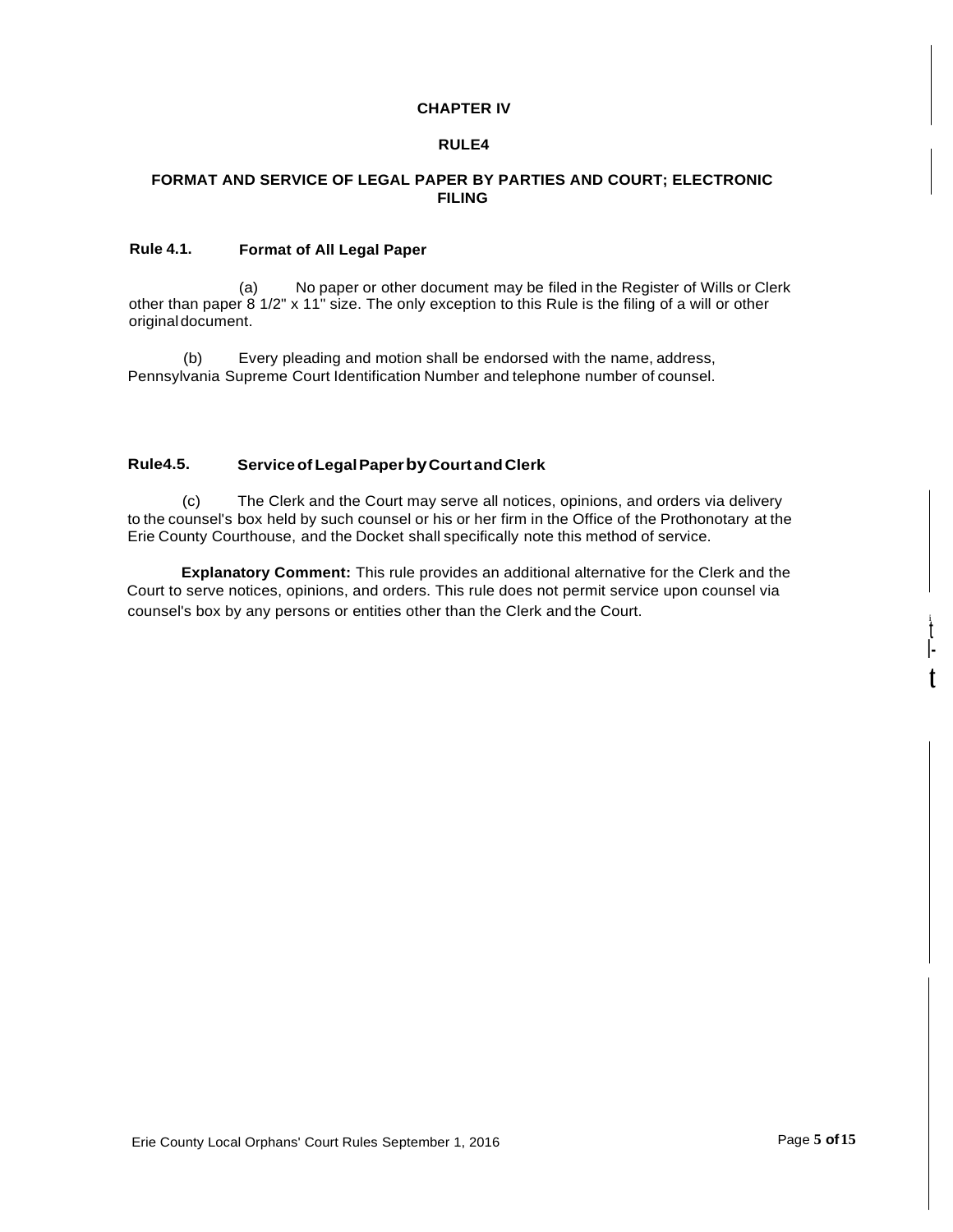# **CHAPTERV**

# **RULES**

# **RULES GOVERNING SPECIFIC TYPES OF PETITIONS**

#### **5.2. Family Exemption. Petition for Settlement of Small Estate.**

The family exemption petition as set forth in Pa.O.C. Rule 5.2 may be included in a petition for settlement of small estate as set forth in Local Rule 5.16.

#### **5.10. Public Sale of Real Property. Method of ServingNotice.**

Notice of the public sale of real property (containing the date, time, and place of sale and any other information required by Act of Assembly) shall be given:

(1) By advertisement once a week for three successive weeks, the first of which shallbe at least twenty (20) days prior to the date set for the sale of the property, in the *Erie County Legal Journal* and in one newspaper of general circulation in Erie County; and

- (2) (i) By handbills, one of which shall be posted at a conspicuous place on the real property to be sold, and at least three of which shall be posted in three public places in the vicinity of such real property, at least twenty (20) days prior to the date set for the sale of the property; and
	- (ii) By personal notice, sent via registered or certified mail, to all interested parties, of the time and place of the proposed sale, at· least twenty (20) days prior to the date set for the sale of the property.

# **5.16. Settlement of Small Estates.**

(a) Form of Petition. Contents.

Petitions under **PEF** Code § 3102, as amended, for the settlement of small estates shall, in addition to the requirements of Chapter Ill of the State Orphans' Court Rules, set forth:

- (1) The name and address of the petitioner and the relationship of the petitioner to the decedent.
- (2) The name, date of death, and domicile of decedent, whether the decedent died testate or intestate, the dates of the probate of the will and of the grant of letters, if any, and whether the personal representative has been required to give bond and, if so, theamount.
- (3) The names and relationship of all beneficiaries entitled to any part of the estate under the will or intestate laws, a brief description of their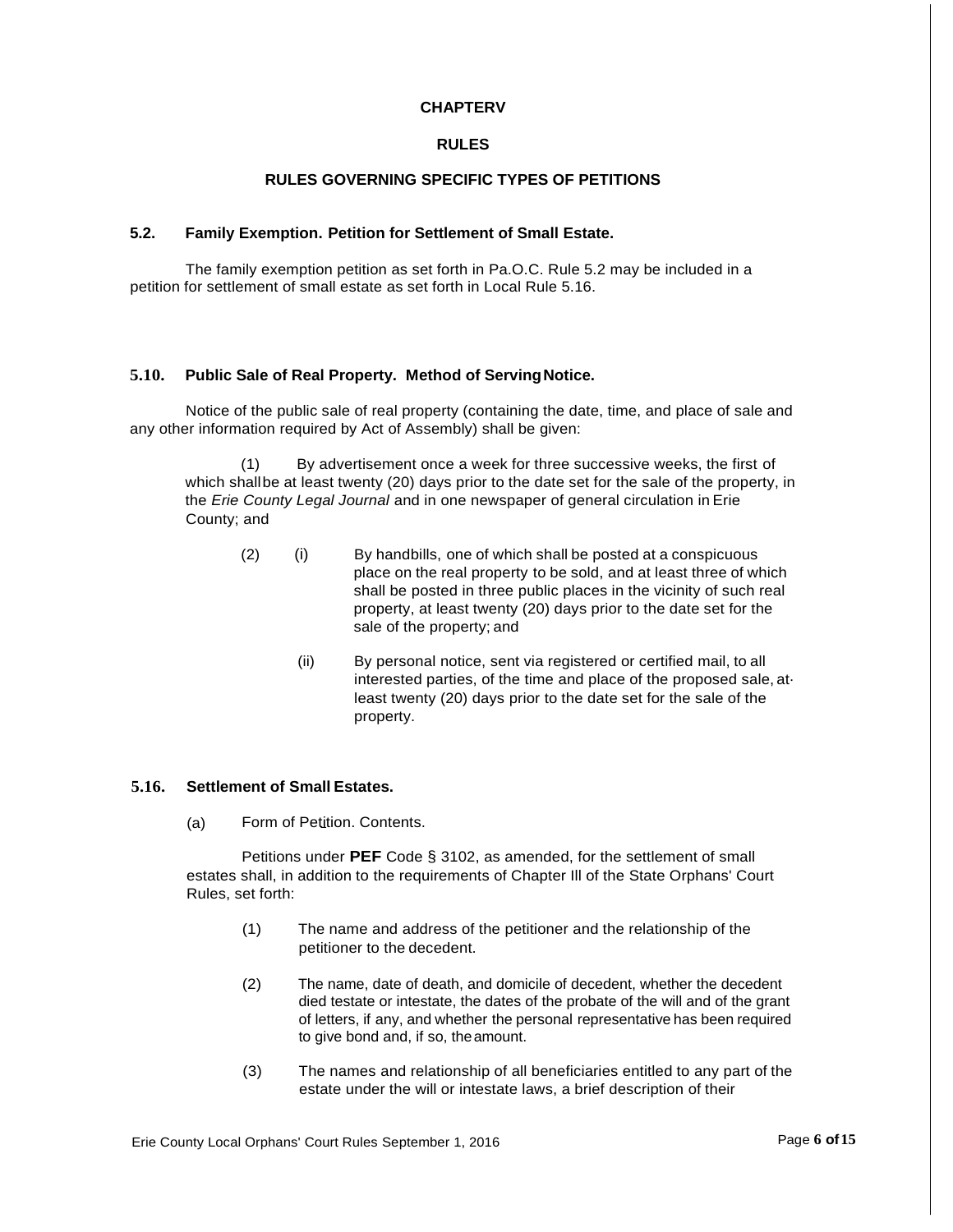respective interests, whether any of them has received or retained any property of the decedent by payment of wages under Section 3101 of the PEF Code and whether any of them are minors, incapacitated, or deceased with the names of their fiduciaries.

- (4) The person or persons, if any, entitled to the family exemption; whether or not the individual was a member of the same household as the decedent at the time of decedent's death; and, if a claim thereof is made in this petition, any additional facts necessary to establish the prima facie right thereto.
- (5) An inventory of the real and personal estate of the decedent, with values ascribed to each item, either incorporated in the petition or attached as an exhibit.
- (6) An itemization of all administrative costs, funeral expenses, debts and distributions, and of assets then remaining for distributions.
- (7) A list showing the nature, amount and preference of all unpaid claims against the estate and indicating which are admitted.
- (8) That twenty (20) days' written notice of intention to present the petition has been given to every unpaid beneficiary, heir, or claimant who has not joined in the petition, or to the Attorney General, if the decedent's heirs are unknown.
- (9) A prayer for distribution of the property, setting forth the persons entitled and their distributive shares, and requesting the discharge of the personal representative and the release of surety, if letters have been granted and advertised.

#### (b) Required Exhibits.

The following exhibits shall be attached to the petition:

- (1) The original of the decedent's will, if it has not been probated.
- (2) Joinders or notice to unpaid beneficiaries, heirs, and claimants.
- (3) A receipt for the filing of an inheritance tax return reporting the assets which are the subject of the petition.
- (4) A certification that a copy of the proposed petition and decree hasbeen given to all beneficiaries and unpaid creditors at least twenty (20) days prior to presentation of the petition.
- (5) Written confirmation by the Pennsylvania Department of Public Welfare of the amount of any claim for assistance provided to thedecedent.

(c) The family exemption petition as set forth in Pa. O.C.Rule 5.2 may be included in a petition for settlement of small estates.

# **5.17. Determination of Title to Real Property. PEF Code Section 3546.**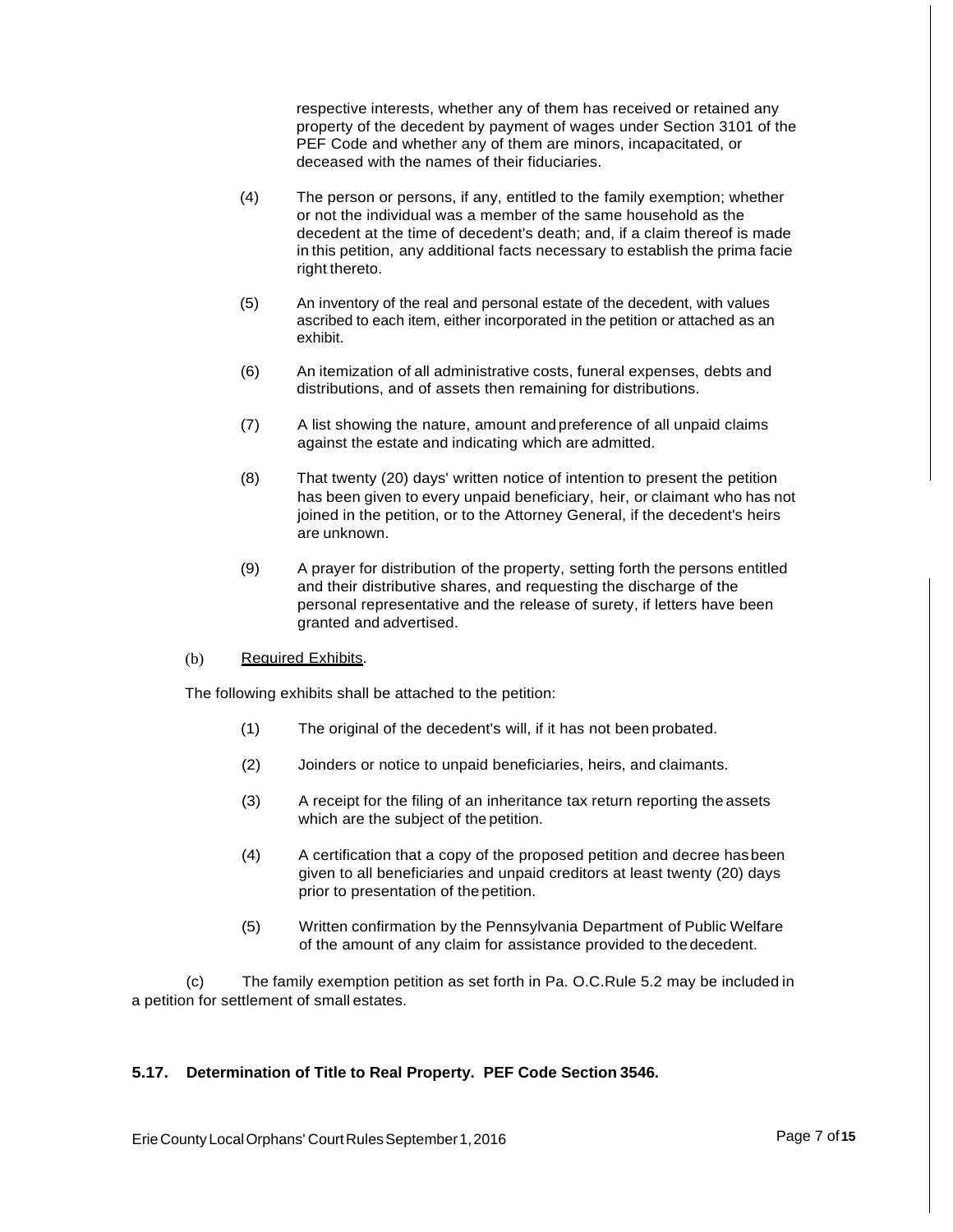- (a) Contents of Petition. A petition under PEF Code Section 3546 for the determination of title to real property shall, in addition to the requirements of Chapter Ill of the State Orphans' Court Rules, setforth:
	-

decedent;

(1) the name of the petitioner and the relationship of the petitioner to the

(2) the facts on which the claim of the petitioner is based;

- (3) whether the decedent died testate or intestate, and where, when andto whom letters were granted;
- (4) a description of real property located within the Commonwealth, and instrument number or the place, book, and page of recording of the last deed thereto;
- (5) the names and addresses of all known creditors and interested parties;

and

- (6) the facts material to a determination of the title.
- (b) Exhibits. The following exhibits shall be attached to the petition:
	- (1) The notice which has been given to creditors, interested parties, and, if the heirs of the decedent are unknown, a copy of the notice given tothe Attorney General; and
	- (2) A copy of the decedent's Will.
- (c) Service. The decree shall be served on all known interested parties and creditors of the decedent thirty (30) days prior to final confirmation, which must be at least three (3) months after the date of the decree nisi. The final confirmation date .shall be advertised once in the legal publication of the County in which the real property is located and once in a newspaper of general circulation for the County in which the real property is located, or as the Court shall otherwise direct.

# **5.18. Filing of Dispositive Instruments Including Wills Without Issuance ofLetters.**

In every proceeding involving a dispositive instrument requiring the filing of a Pennsylvania Inheritance Tax Return other than a grant of letters, the fiduciary shall within six (6) months of the event giving rise to the disposition of any interest in any property, notify all individuals and entities (and the Attorney General where required) named in said dispositive instrument, and all heirs named in a Proof of Death filed in conjunction therewith, of the happening of the event giving rise to the disposition of the interest. The notice shall be submitted by regular U.S. mail and shall include the following:

- (1) The name of the creator of the property interest;
- (2) The nature of the property interest created;
- (3) Notification that the addressee has been named as a beneficiary in said dispositive instrument and a copy of such instrument or a description of the beneficiary's interest under the terms of the instrument; and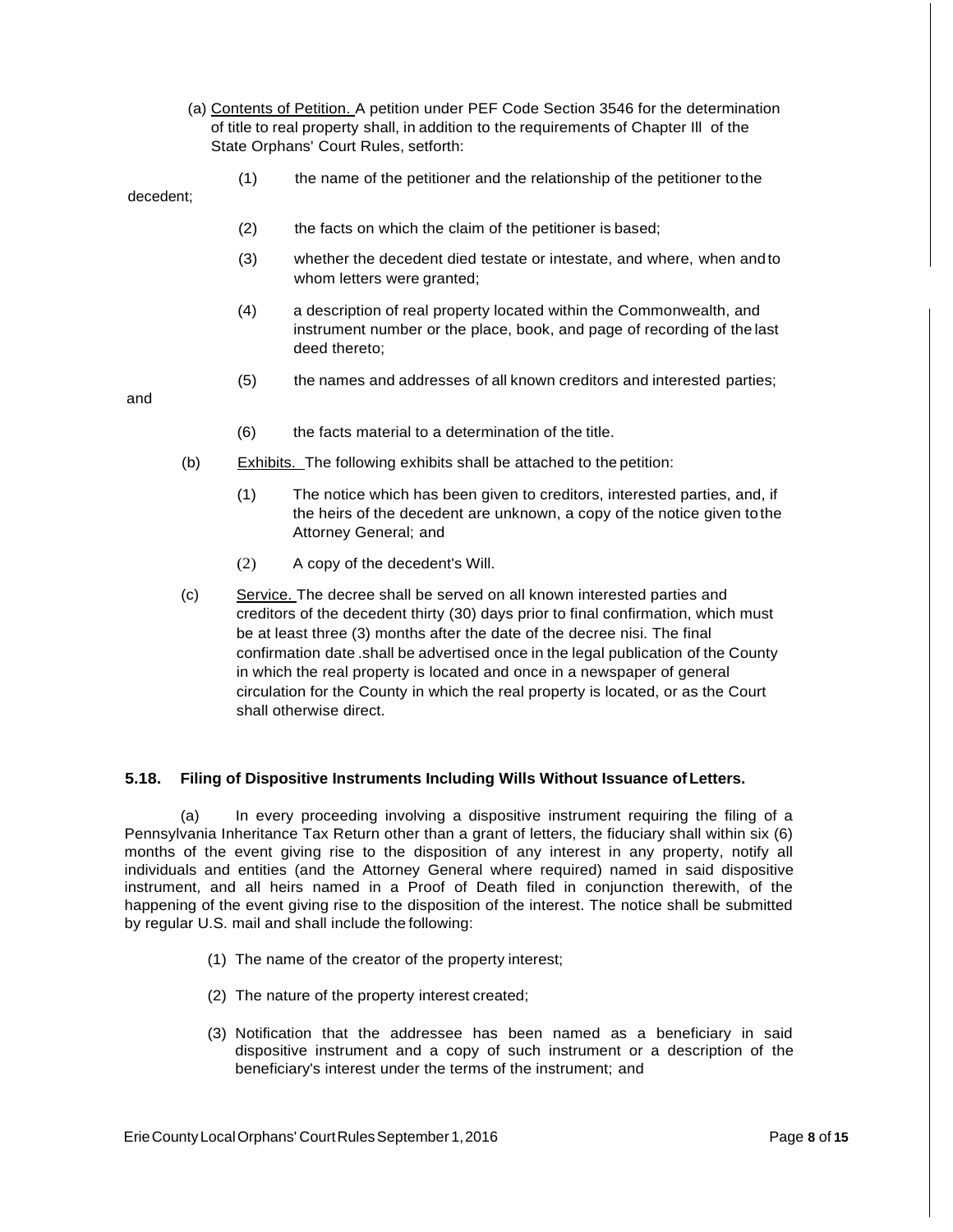(4) The address where a copy of the dispositive interest instrument can be acquired if desired.

*COMMENT: 20 Pa.*C.*S. § 301(b) provides that the title to real estate* is *vested in beneficiaries and/or heirs,* as *applicable upon the death of the decedent subject to the right of the personal representative to administer the estate. 20 Pa.C.S. § 3357 (a) provides that beneficiaries and/or heirs,* as *applicable, can give* a *good deed to real estate if more than one year has elapsed after death and no letters have been issued or within such year if no letters have been issued in the Commonwealth.* As a *result there can be circumstances when the probate of* a *will or filing of* a *proof of death that identifies the beneficiaries and establishes the decedent died intestate may along with an inheritance tax return and notice to medical assistance, etc. serve* as a *less expensive form of estate "administration" when the only* assets *are real estate and there are no creditors to speak of. The purpose of Local Rule* 5.*18, which* is *to apply when* a *will* is *probated*  but letters not issued, is to provide for notice to parlies named in the will that has been probated.

### **CHAPTER VII**

#### **RULE7**

### **RULES RELATING TO PRE-HEARING AND HEARING PROCEDURE**

#### **7.1. Depositions, Discovery and Production ofDocuments**

The procedure relating to depositions, discovery and production of documents shall be governed by special Order of Court.<br>(a) Leave to take deposit

Leave to take depositions and/or to obtain discovery or production of documents

shall be granted only upon petition with good cause shown, except upon agreement of counsel.

- (b) In the case of a will contest, no discovery shall be allowed prior to the filing of the contest or caveat.
- (c) The procedure relating to perpetuation of testimony shall be governed by special Order of Court in every case.

#### **CHAPTER IX**

#### **RULE9**

# **AUDITORS AND MASTERS**

### **9.1. Notice of Hearings**

(a) An Auditor or Master shall give at least twenty (20) days' notice of the time and place of his or her first hearing to all parties in the manner set forth in Pa. O.C. Rule 4.3.

(b) Notice of succeeding hearings given by an Auditor or Master at a hearing of which proper notice has been given shall constitute sufficient notice of such succeeding hearings.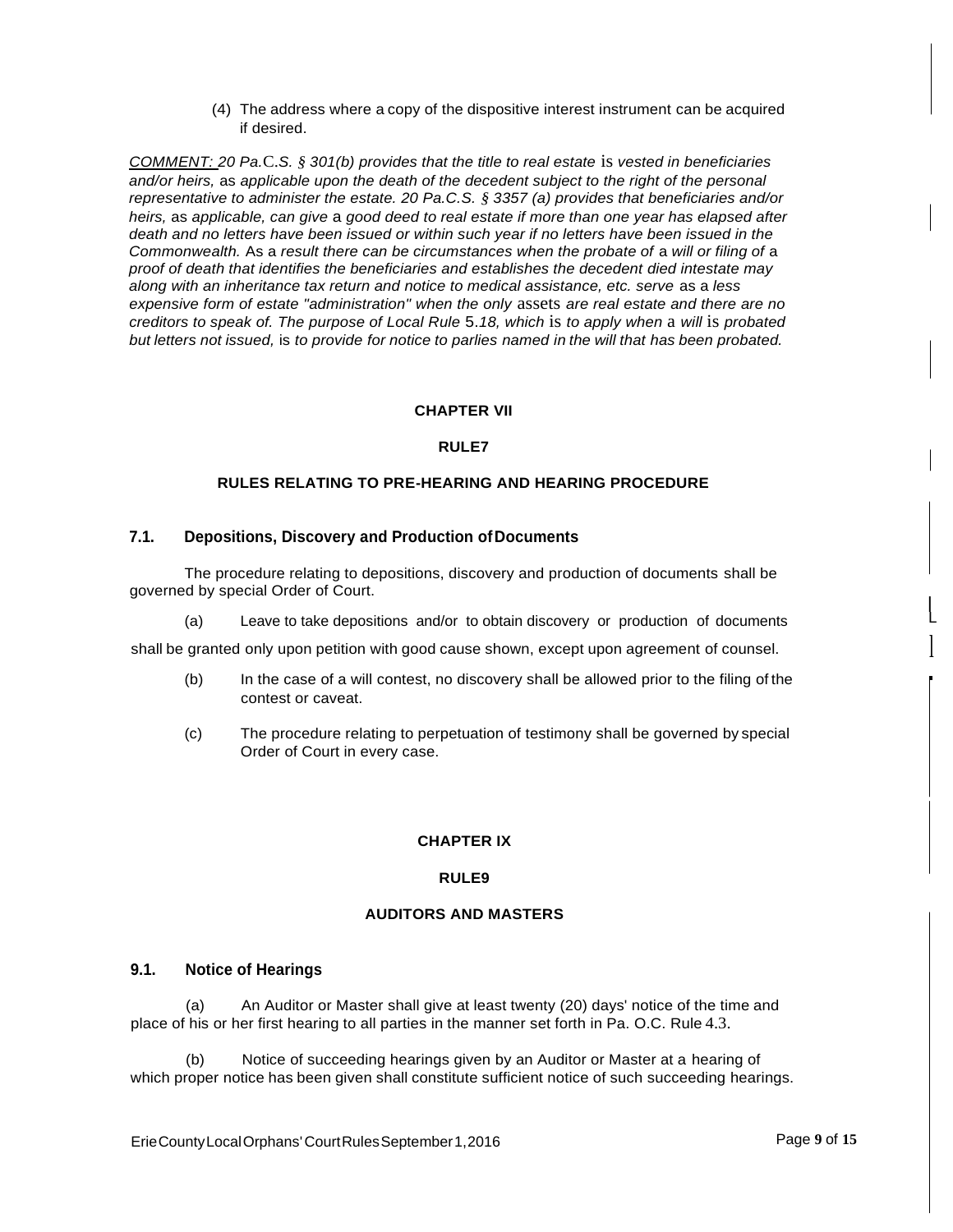# **9.6. Filing of Report**

An Auditor or Master shall, at the time of the filing of his or her report, give notice of the filing to all parties in the manner set forth in Pa. O.C. Rule 4.3.

# **9.7. Confirmation or Approval of Report**

The Court shall hold a hearing on the confirmation of an Auditor's Report or the approval of a Master's Report. Any party may request a hearing through Court Administration.

# **9.8. Compensation of Auditor or Master**

The Auditor or Master shall be compensated as directed by the Court and from such sources as the Court shall direct.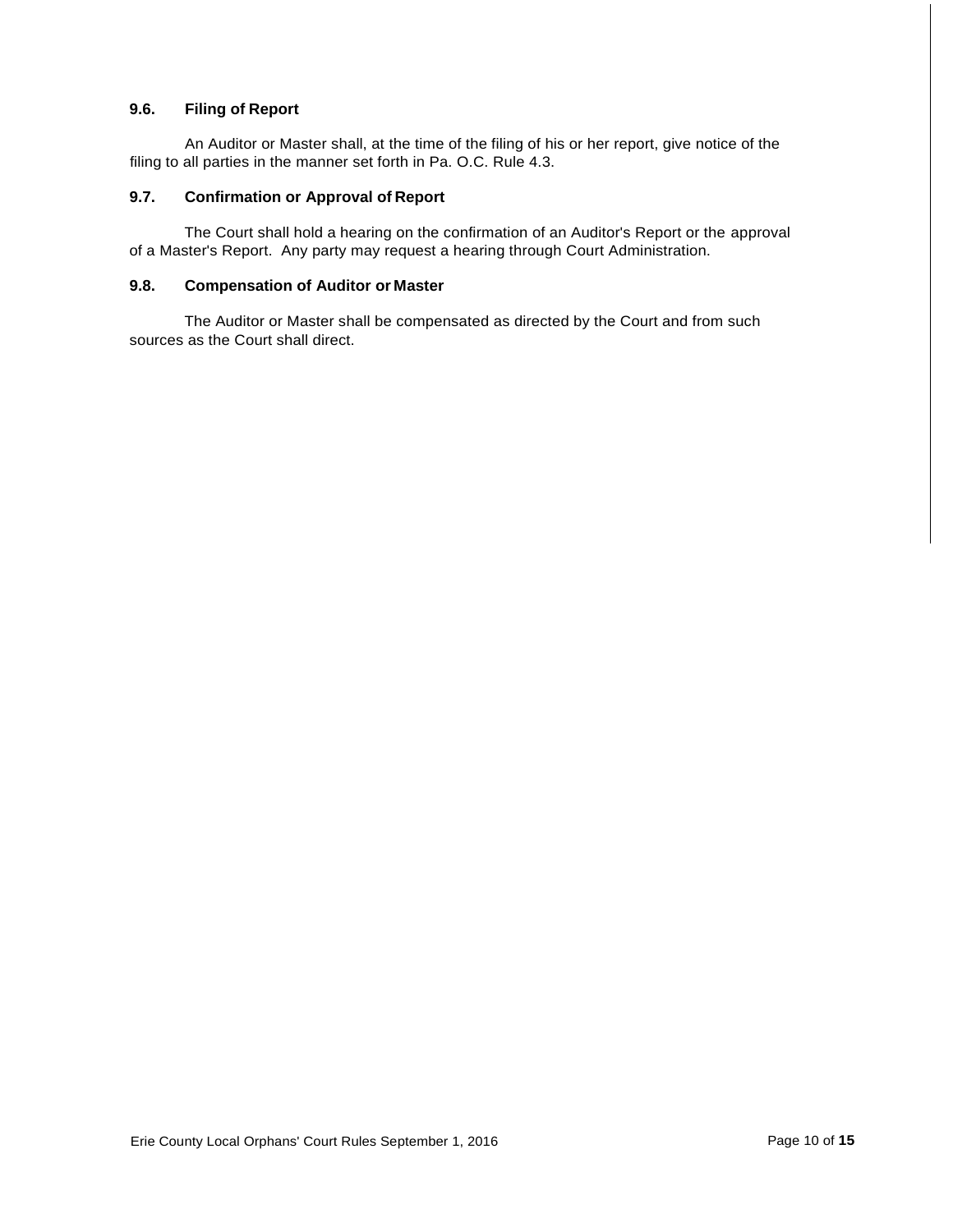### **CHAPTERX**

# **RULE 10**

# **REGISTER OF WILLS**

# **10.1. Forms - Death Certificates - Estates.**

(a) A death certificate for the decedent shall be presented to the Register of Wills for inspection and verification of information at the time of the presentation of a Petition for Grant of Letters.

# **10.3. Hearings.**

(a) Extension of Time - The Register of Wills, upon his or her own motion, or upon the motion of any party, may extend any limitation of time prescribed by these Rules.

(b)(1) Limitations on Discovery - Discovery before the Register, upon application to the Register by an interested party, shall be limited to the following: depositions, request for production of documents, request foradmissions, subpoenas.

(b)(2) Objections to Discovery- Objections to discovery shall be addressed to, and shall be decided by, the Register of Wills or the Deputy Register or solicitor presiding over the hearing.

(b)(3) Additional Discovery -Requests for additional discovery beyond the scope of these rules shall be made to the Court.

# **10.4. Appeals from the Register of Wills**

Appeals from an order or decree of the Register shall be to the Court in accordance with **PEF** Code § 908.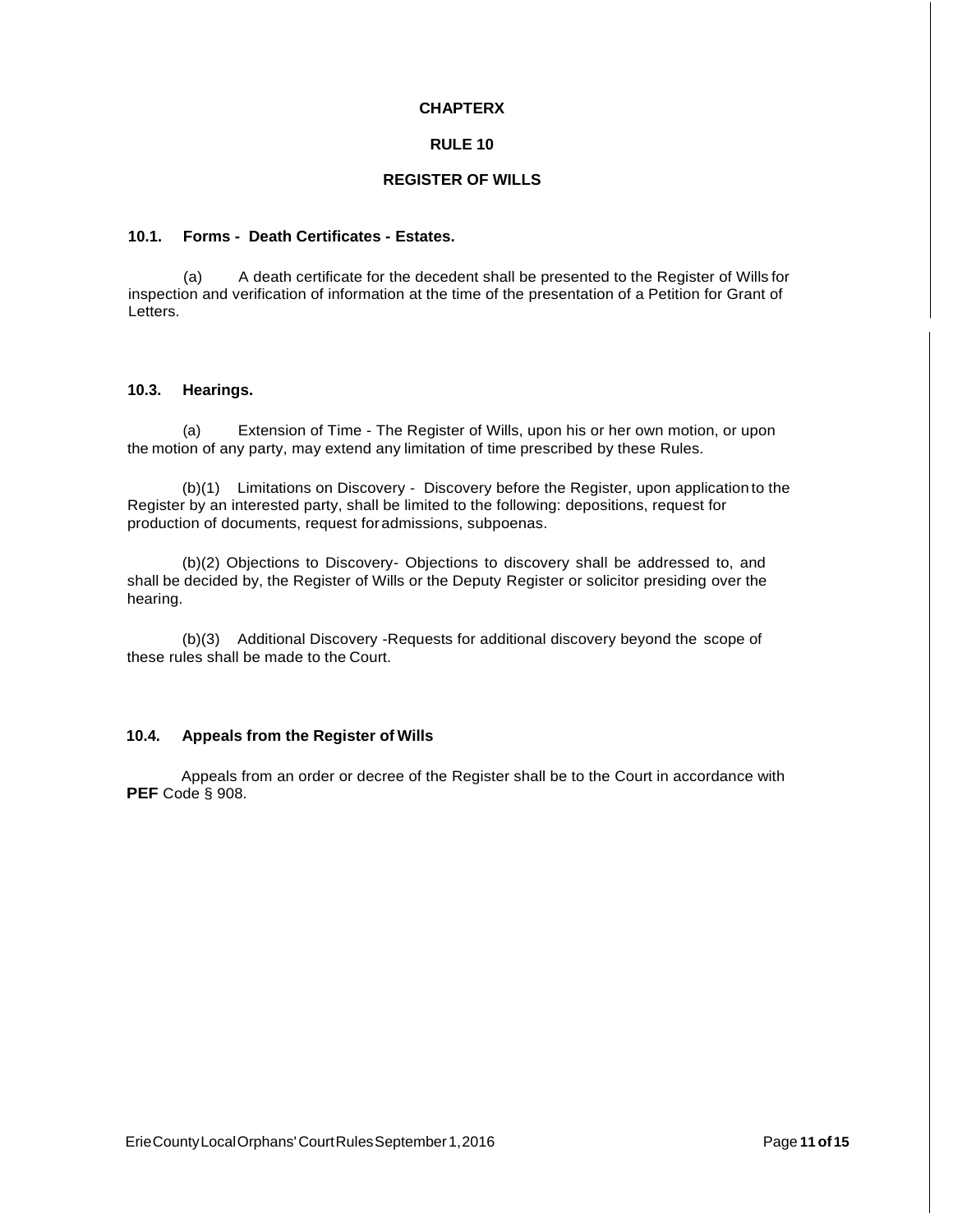### **CHAPTER XIV**

### **RULE14**

## **INCAPACITATED PERSONS**

#### **14.1 Procedure**

(a) All petitions requiring a hearing shall first be submitted along with a petition cover sheet, proposed Order for scheduling a hearing and proposed final decree to the Family/Orphans' Court Administrator for assignment of a hearing date.

- (1) Upon the assignment of a hearing date by the Family/Orphans' Court Administrator, the original Petition or Motion and one copy shall be filed with the Clerk of the Orphans' Court. A copy shall also be given to the Family/Orphans' CourtAdministrator.
- (2) All other pleadings not requiring a hearing shall be filed directly with the Clerk of theOrphans' Court.

(b) Emergency petitions requiring the immediate attention of the Court shall be presented to the Family/Orphans' Court duty judge.

(c) The petitioner shall serve the petition, along with the citation and notice as set forth in Supreme Court Form G-01, on the alleged incapacitated person in accordance with PEF Code§ 5511(a).

(d) The petitioner shall serve a copy of the guardianship petition, along with a copy of the citation and notice served on the alleged incapacitated, by first class mail to the following persons:

- (1) All persons who are sui juris and would be entitled to share in the estate of the alleged incapacitated person if he or she died intestate at the time;
- (2) The person or institution providing residential services to the alleged incapacitated person;
- (3) Any attorney in fact under a durable power of attorney;
- (4) Such other parties as the Court may direct.

(e) All petitions required by this Rule shall be signed by the moving party or that party's counsel.

(f) Proof of Service. Prior to a hearing under Chapter XIV of the Rules, the petitioner shall file an affidavit or verification that the proper service of notice of the petition and hearing was made to all parties listed in the petition and to any other parties required by the Court, by law, or by the Rules to be notified.

(g) Emergency Guardianships.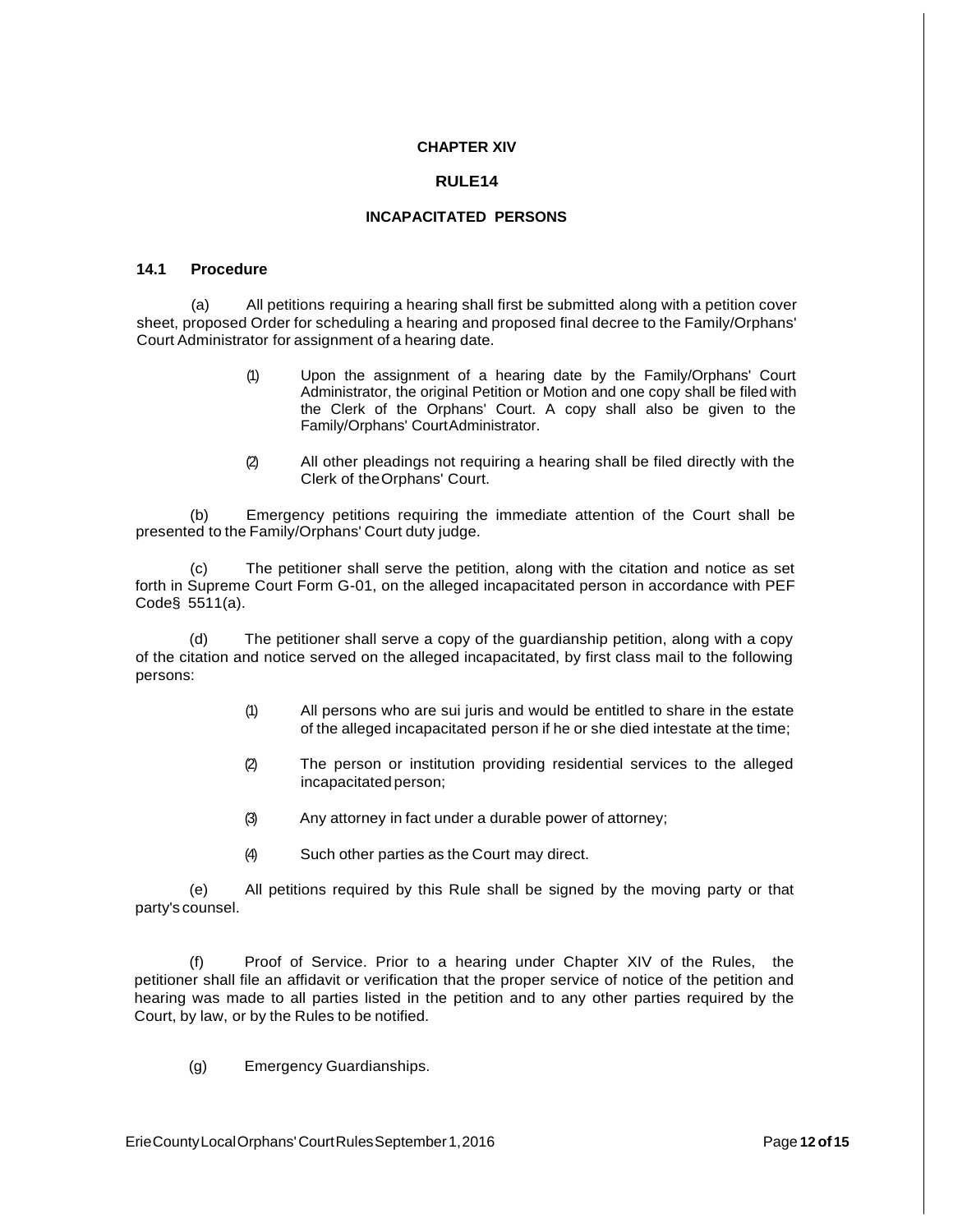(1) A petition for emergency guardianship under PEF Code§ 5513 may be filed by separate petition or with a petition for appointment of a permanent guardian. Reasons for the need for emergency guardianship shall be clearly set forth in the petition.

(2) A petition for emergency guardianship may be presented in Motiop Court for the purpose of obtaining a temporary order. Once an emergency order is issued, the petitioner shall obtain a final hearing date from Court Administration.

# **CHAPTER XV**

# **RULE 15**

# **ADOPTION**

### **15.1. Procedure.**

(a) All Petitions or Motions requiring a hearing including those pertaining to Adoptions, Involuntary Terminations, Voluntary Relinquishments and Confirmation of Consent shall first be submitted to the Family/Orphans' Court Administrator at such times as provided in Erie County Civil Rule 304 for assignment of a hearing date.

Upon the assignment of a hearing date the original Petition or Motion shall be filed with the Clerk and a copy of the Order setting the date of the hearing shall be given to the Family/Orphans' Court Administrator.

All other pleadings not requiring a hearing shall be filed with the Clerk of the Orphans' Court.

Any Motion or Petition requiring immediate attention of the Court shall be presented at Family/Orphans' Court Motion Court, with notice to all parties as required by Erie County Civil Rule 440.

### **15.4.1 Involuntary Termination of the Parental Rights of a Putative Father Whose Identity or Whereabouts Cannot be Ascertained.**

The parental rights of a natural or putative father whose identity or whereabouts cannot be ascertained must be terminated by an involuntary termination proceeding prior to approval of a final adoption.

The involuntary termination petition must aver that the natural mother does not know the identity or whereabouts of the natural or putative father, must include his last know address, if known, and must also specify all attempts made by the petitioner to determine the correct identity of the natural or putativefather.

Notice of the involuntary termination petition and hearing shall be served on the natural or putative father by publication in the form and manner approved by the Court following presentation of a separate Motion for Service by Publication and Affidavit of Diligent Search as required by Pa. R.C.P. 430.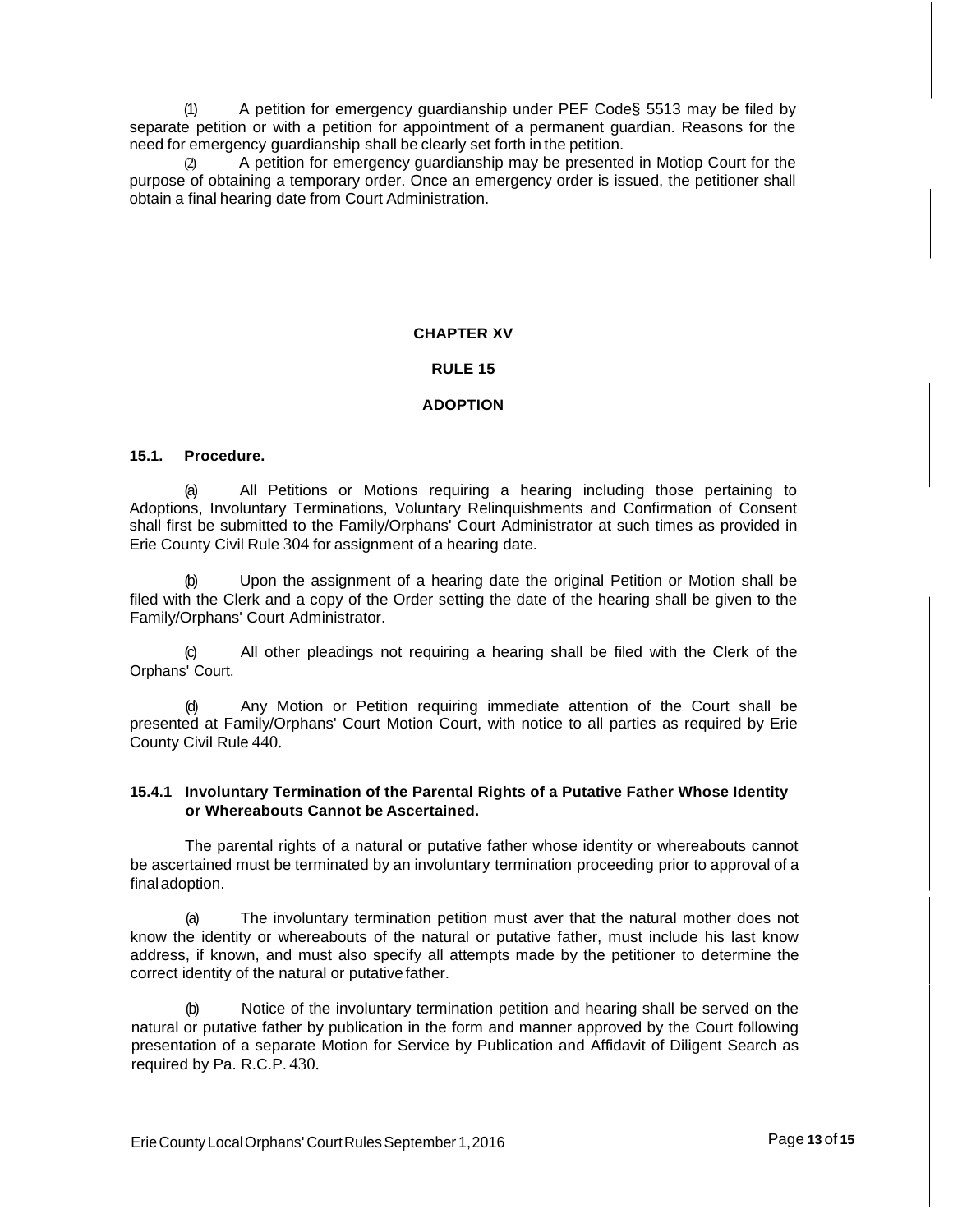(c) Publication shall include, as a minimum, the contents of the citation attached to the Involuntary Termination Petition. Proof of publication shall be submitted to the Court prior to hearing.

# **15.4.2 Petition to Terminate Putative Father's Rights Under §2503(d) and §2504(c)**

(a) Contents. A Petition to terminate a putative father's rights under 23 Pa.C.S.A. Section 2503(d) or 2504(c) shall contain the following:

- (1) The names and addresses of the petitioners;
- (2) The names and addresses of the birth parents and the putative father;
- (3) The date the child was relinquished to an agency or to an adult intending to adopt the child, the date that a report of intention to adopt was filed, and the date of any proceedings to terminate the parental of the birth parents, including voluntary relinquishment, involuntary termination, or confirmation of consent;
- (4) A statement of any further proceedings pending in the adoption; and
- (5) The certification from the Pennsylvania Department of Vital Statistics pursuant to 23 Pa.C.S.A. § 5103 showing that no claim of paternity has been filed.
- (b) Procedure.
	- (1) Upon presentation of a Petition to Terminate putative father's rights under 23 Pa.C.S.A. §§ 2503(d) or 2504(c), the Family/Orphans' Court Administrator shall schedule a hearing, which shall not be less than ten (10) days after the filing of the petition.
	- (2) Notice shall be provided in the form provided in 23 Pa.C.S.A. § 2513(b), and service shall be as provided inState Rule 15.6.
	- (3) Notice shall be given to the birth parents and putative father, and to the parents or guardians of a birth parent or putative father who has not reached age 18.
	- (4) Following hearing, the Court shall issue such decree as clearly sets forth that the parental rights of the putative father are terminated.
	- (5) A Petition to Terminate Putative Father's Rights may be brought in the name of the attorney for the adopting parents.

# **15.5. Petition to Confirm Consent to Adoption, including Stepparent adoptions.**

All written consents to adoption must be confirmed by Court prior to the entry of a final Adoption Decree.

(a) following: Form of Petition. Contents. The Petition to Confirm Consent shall include the